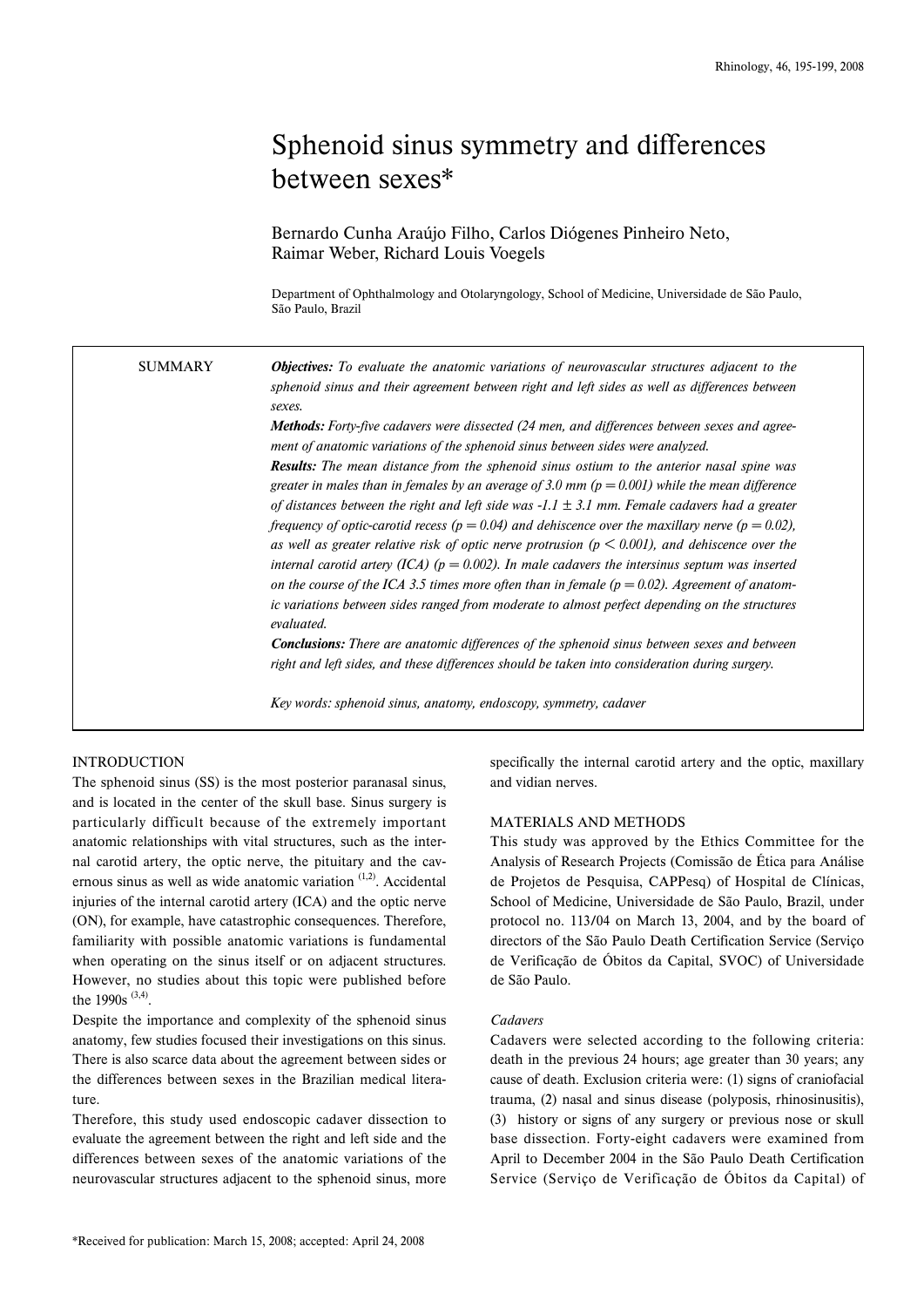Universidade de São Paulo (SVOC-USP). Two cadavers were excluded from the study due to signs of chronic sinusitis and nasal sinus polyposis, and another due to signs of previous nasal sinus surgery. Of the 45 cadavers in the sample, 24 (53.3%) were male.

Table 1 shows anthropometric and ethnic data and age at death. Mean weight and height of male cadavers were significantly greater than those of female cadavers ( $p = 0.03$  and  $p < 0.001$ ). There were no statistically significant differences in age between sexes.

- Degree of sinus pneumatization, classified as conchal, presellar and sellar, according to Hammer and Radberg<sup>(5)</sup>;
- Position and shape of the sinus ostium;
- Presence of Onodi cells, defined by Stamberger<sup>(6)</sup> as a posterior ethmoid cell with pneumatization cranial and/or lateral to the anterior wall of the sphenoid sinus, and located between the sphenoid sinus and the skull base (sphenoid plane);
- Presence of dehiscence or protrusions of the internal carotid artery and optic, maxillary, and vidian nerves;

|                               | Sex             |                 |         |                 |  |
|-------------------------------|-----------------|-----------------|---------|-----------------|--|
|                               | Male            | Female          |         | Total           |  |
|                               | $(n = 24)$      | $(n = 21)$      | P       | $(n = 45)$      |  |
| Height (cm)                   |                 |                 |         |                 |  |
| Mean $\pm$ standard deviation | $174.8 \pm 6.5$ | $166.0 \pm 5.4$ | < 0.001 | $170.7 \pm 7.4$ |  |
| Range                         | 160 / 180       | 160 / 175       |         | 160/180         |  |
| Weight (kg)                   |                 |                 |         |                 |  |
| Mean $\pm$ standard deviation | $68.3 \pm 9.3$  | $63.8 \pm 14.8$ | 0.03    | $66.1 \pm 12.4$ |  |
| Range                         | 50/96           | 45 / 120        |         | 45 / 120        |  |
| Age (years)                   |                 |                 |         |                 |  |
| Mean $\pm$ standard deviation | $59.2 \pm 13.6$ | $65.0 \pm 12.8$ | 0.2     | $61.9 \pm 13.4$ |  |
| Range                         | 30/80           | 39/83           |         | 30/83           |  |
| Ethnicity <sup>1</sup>        |                 |                 |         |                 |  |
| White                         | 11 $(45.8\%)$   | 11 $(52.4\%)$   | 0.9     | 22 $(48.9\% )$  |  |
| Mixed                         | $8(33.3\%)$     | $6(28.6\%)$     |         | 14 $(31.1\%)$   |  |
| <b>Black</b>                  | $5(20.8\%)$     | 4 $(19.0\%$     |         | $9(20.0\%)$     |  |

 $1$ Data described as n  $(\%)$ 

## *Procedures*

All procedures were recorded with a system composed of a halogen light source, microcamera, video monitor and digital camera. The microcamera was connected to two 4-mm rigid endoscopes (Hopkins II Telescope, Karl Storz, Germany): a 0degree one for straight viewing, and a 45-degree for angled viewing. Technicians from the SVOC-USP laboratory performed routine opening of the cranial cavity, removed the brain and exposed the skull base. The optic nerves, chiasma, pituitary and the cavernous segment of the internal carotid artery remained intact. All dissections were made by only one author and two assistants, and strictly followed the steps described below: The ostium of the sphenoid sinus on each side was located with the 4-mm 0-degree endoscope. The position of each ostium in relation to the posteroinferior end of the superior turbinate was recorded and classified as medial or lateral. The distances between the anterior nasal spine and the left and right ostia were measured with a caliper. The anterior wall of the sphenoid sinus was widely opened, and anterior and posterior ethmoidectomies were performed. The relationship between the location of the posterior ethmoid cells and the sphenoid sinus was recorded. All the mucosa in its interior was removed. The following variations were studied:

Distance from its anterior wall to the anterior nasal spine;

Presence of optic-carotid, pterygoid and lateral recesses; A seeker (Karl Storz) and a 45-degree endoscope were used to

examine the walls of the sphenoid sinus in a detailed way. Whenever protrusions of the neurovascular structures were not clearly identified, the bone walls of the sphenoid sinus over those structures were removed for confirmation.

#### *Statistical analysis*

Data were stored and analyzed using the SPSS for Windows 10.0 software (SPSS INC – Chicago, IL). The 95% confidence interval of findings was  $\pm$  5% for a sample of 45 cadavers. For each cadaver, the agreement of anatomic variations between sides was evaluated by calculation of kappa coefficients; the agreement of measurements and between sides was analyzed using the model described by Bland and Altman  $(7,8)$ . The criteria described by Landis and Koch<sup>(9)</sup> were used for the interpretation of kappa coefficients, as shown in Table 2. The chisquare and the Fisher exact tests were used to compare differences between sexes and the Mann-Whitney nonparametric U test, for continuous variables. In this analysis, the values of right and left sides were added, and, therefore, each cadaver contributed with 2 sides, which totaled 90 sides under study. Differences were classified as statistically significant when p was lower than 0.05 (level of significance of 5%).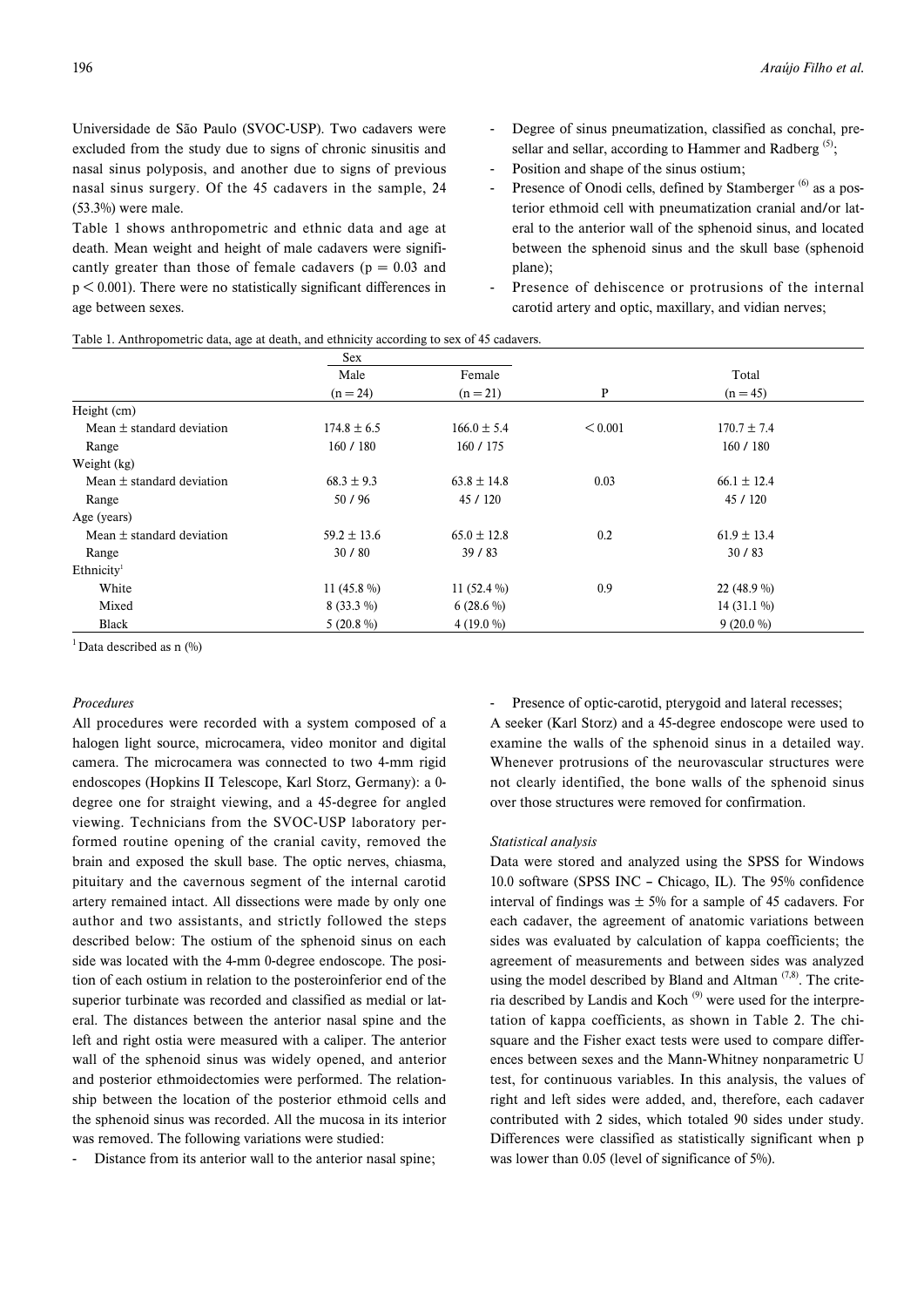Table 2. Interpretation of kappa coefficient values for categorical data.

| Kappa Statistics | Strength of Agreement |  |
|------------------|-----------------------|--|
| < 0.0            | Poor                  |  |
| $0.0 - 0.20$     | Slight                |  |
| $0.21 - 0.40$    | Fair                  |  |
| $0.41 - 0.60$    | Moderate              |  |
| $0.61 - 0.80$    | Substantial           |  |
| $0.81 - 1.0$     | Almost Perfect        |  |

SOURCE: Landis, J R and Koch, GG. The measurement of observer agreement for categorical data. Biometrics 1977; 33:159-74

Table 3. Prevalence of the anatomic variations of sphenoid sinus ostium of the 90 sides under study according to sex.

|                         | Sex            |                |       |
|-------------------------|----------------|----------------|-------|
|                         | Male           | Female         | р     |
|                         | $(n = 48)$     | $(n = 42)$     |       |
| Position in relation of |                |                |       |
| superior turbinate      |                |                |       |
| Medial                  | 43 (89.6 %)    | 34 (81.0 %)    | 0.24  |
| Lateral                 | $5(10.4\%)$    | $8(19.0\%)$    |       |
| Shape                   |                |                |       |
| Circular                | 41 (85.4 %)    | $37(88.1\%)$   | 0.7   |
| Elliptic                | $7(14.6\%)$    | $5(11.9\%)$    |       |
| Distance from           | $69.4 \pm 4.1$ | $66.4 \pm 4.6$ | 0.001 |
| ostium to ANS           |                |                |       |

ANS = anterior nasal spine.

# **RESULTS**

*Analysis of differences between sexes*

The prevalence of anatomic variations of the ostium of the sphenoid sinus according to sex is shown in Table 3. The mean distance from the sphenoid sinus ostium to the anterior nasal spine was 3.0 mm greater in males ( $p = 0.001$ ). The other differences in ostia between sexes were not statistically significant.

Figure 1 shows the percentages of types of pneumatization of the sphenoid sinus according to sex. Differences were not statistically significant.



noid sinus according to sex.

Table 4. Prevalence of the anatomic variations of sphenoid sinus ostium and presence of Onodi cell in the posterior ethmoid of the 90 sides under study according to sex.

|                        | Sex           |               |      |
|------------------------|---------------|---------------|------|
|                        | Male          | Female        | р    |
|                        | $(n = 48)$    | $(n = 42)$    |      |
| Crests                 | 10 $(20.8\%)$ | 10 $(23.8\%)$ | 0.7  |
| Septum insertion on    |               |               |      |
| the course of          |               |               |      |
| A. Internal carotid    | 12 $(25.0\%)$ | $3(7.1\%)$    | 0.02 |
| artery 1               |               |               |      |
| Optic nerve 1          | $0(0.0\%)$    | $2(4.8\%)$    | 0.1  |
| Recess                 |               |               |      |
| Optic-carotid          | $16(33.3\%)$  | 23 (54.8 %)   | 0.04 |
| Lateral                | $21(43.8\%)$  | $20(47.6\%)$  | 0.7  |
| Pterygoid              | 22 (45.8 %)   | $21(50.0\%)$  | 0.7  |
| Presence of Onodi cell | $15(31.3\%)$  | $8(19.0\%)$   | 0.19 |

ANS = anterior nasal spine.

| Table 5. Prevalence of dehiscence and protrusions of neurovascular    |
|-----------------------------------------------------------------------|
| structures adiacent to the sphenoid sinus in the 90 sides under study |
| according to sex.                                                     |

|                          | Sex          |              |         |
|--------------------------|--------------|--------------|---------|
|                          | Male         | Female       | p       |
|                          | $(n = 48)$   | $(n = 42)$   |         |
| PInternal carotid artery |              |              |         |
| Protrusion               | 24 (50.0 %)  | $20(47.6\%)$ | 0.8     |
| Dehiscence               | $8(16.7\%)$  | $20(47.6\%)$ | 0.002   |
| Optic nerve              |              |              |         |
| Protrusion               | $8(16.7\%)$  | 24 (57.1 %)  | < 0.001 |
| Dehiscence               | $3(6.3\%)$   | 5 (11.9 %)   | 0.5     |
| Maxillary nerve          |              |              |         |
| Protrusion               | $22(45.8\%)$ | 19 (45.2 %)  | 0.9     |
| Dehiscence               | $0(0.0\%)$   | 5 (11.9 %)   | 0.02    |
| Vidian nerve             |              |              |         |
| Protrusion               | 23 (47.9 %)  | $22(52.4\%)$ | 0.7     |
| Dehiscence               | $8(16.7\%)$  | 14 (33.3 %)  | 0.07    |

Table 4 shows the prevalence of anatomic variations of the sphenoid sinus and the presence of Onodi cells in the posterior ethmoid according to sex. Female cadavers had a greater frequency of optic-carotid recesses (54.8 vs. 33.3%;  $p - 0.04$ ), and male cadavers had a relative risk (RR) of insertion of the septum on the course of ICA 3.5 times greater (95% CI, 1.1 – 11.6). The other differences in measurements between sexes were not statistically significant.

The comparison of prevalence of dehiscence and protrusions of the neurovascular structures adjacent to the sphenoid sinus between sexes is shown in Table 5. Female cadavers had a RR for dehiscent ICA 1.9 times  $(95\% \text{ CI}, 1.4 - 5.8)$  greater than male cadavers ( $p = 0.002$ ). Female cadavers also had 3.4 times (95% CI, 1.4 – 5.9) more frequent presence of optic nerve protrusion ( $p < 0.001$ ). All the 5 sides with dehiscence over the maxillary nerve belonged to female cadavers ( $p = 0.02$ ). Female Figure 1. Prevalence of different types of pneumatization of the sphe-sides also had a greater frequency of dehiscence over the vidian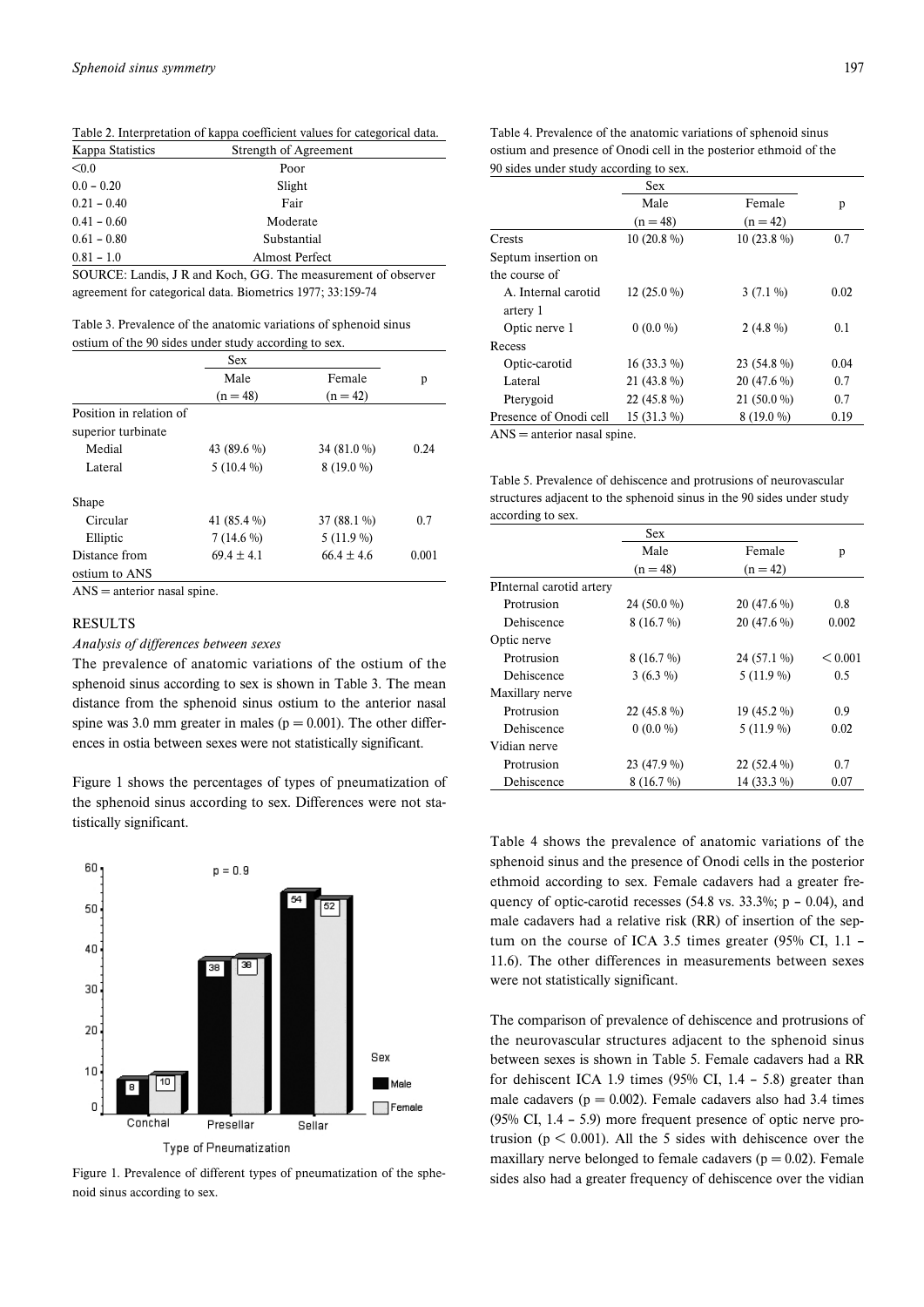|                                | Simple    | Kappa               | p       |
|--------------------------------|-----------|---------------------|---------|
|                                | agreement | $(\pm$ standard     |         |
|                                |           | diviation)          |         |
| Ostium                         |           |                     |         |
| Visible without<br>removing ST | 88.9%     | $0.62 \ (\pm 0.17)$ | < 0.001 |
| Position in relation to ST     | 91.1%     | $0.55 (\pm 0.18)$   | < 0.001 |
| Shape                          | 75.6%     | $0.52 \ (\pm 0.12)$ | < 0.001 |
| Pneumatization                 | $100\%$   | $1.0 \ (\pm 0.0)$   | < 0.001 |
| Crests                         | 77.8%     | $0.36 \ (\pm 0.16)$ | 0.02    |
| Presence of Onodi cell         | 80.0%     | $0.48 (\pm 0.15)$   | 0.001   |
| Recess                         |           |                     |         |
| Optic-carotid                  | 80.0%     | $0.59 \ (\pm 0.12)$ | < 0.001 |
| Lateral                        | 75.5 %    | $0.51 (\pm 0.12)$   | < 0.001 |
| Pterygoid                      | 75.6%     | $0.51 (\pm 0.13)$   | 0.001   |
| Protrusion of                  |           |                     |         |
| Internal carotid artery        | 86.6%     | $0.73 \ (\pm 0.10)$ | < 0.001 |
| Optic nerve                    | 86.7%     | $0.71 (\pm 0.11)$   | < 0.001 |
| Maxillary nerve                | 75.5 %    | $0.51 (\pm 0.12)$   | < 0.001 |
| Vidian nerve                   | 71.2 %    | $0.42 (\pm 0.14)$   | 0.005   |
| Dehiscence over                |           |                     |         |
| Internal carotid artery        | 73.4 %    | $0.39 \ (\pm 0.14)$ | 0.006   |
| Optic nerve                    | 91.1 %    | $0.46 (\pm 0.23)$   | 0.002   |
| Maxillary nerve                | 97.7 %    | $0.79 \ (\pm 0.20)$ | < 0.001 |
| Vidian nerve                   | 68.9%     | $0,17 (\pm 0,16)$   | 0,3     |

Table 6. Analysis of agreement of the anatomic characteristics of the sphenoid sinus between right and left sides.

 $ST =$  superior turbinate.

nerve, but this difference was not statistically significant ( $p =$ 0.07). The other differences in dehiscence and protrusions of neurovascular structures were not statistically significant.

# *Analysis of agreement between right and left sides*

Table 6 shows the analysis of agreement between right and left sides and the corresponding kappa coefficients of the anatomic characteristics of the sphenoid sinus under study.

Agreement between the distance from the anterior nasal spine to the right and left sphenoid ostia are graphically represented according to the method described by Bland and Altman  $(8)$  in Figure 2. The mean difference between right and left sides was  $-1.1$  mm  $\pm 3.1$  mm.

## DISCUSSION

According to the latest demographic census in Brazil  $(10)$ , the country had a population of 170 million inhabitants, 91 million classified as white (53.7%), 10 million as blacks (6.2%), 761 thousand as yellow (0.4%), 65 million as mixed race (38.4%), and 734 thousand as native Brazilians (0.4%). The Brazilian population, however, is the result of extensive miscegenation of native Brazilians, Europeans and Africans, and has one of the greatest ethnic variations in the world according to

Pimenta et al. (11). In their study with 756 individuals in São Paulo, they found that the classification into color categories, such as white, black or mixed, to identify races and ethnic groups was not genetically supported in Brazil. The use of kits for genomic analysis to estimate the role of African or European ancestors revealed extensive overlaps of the three race categories to define individual ethnicity. They concluded that there is significant dissociation between skin color and genetic inheritance for each individual in Brazil. Therefore, those authors suggested that the use of morphologic differences, such as skin color and hair texture, should not be used as parameters for clinical evaluations. Because of that, our study did not analyze differences between cadavers according to skin color.

The distance between ICA and the sphenoid sinus (SS) ostium was statistically greater in male cadavers. Male cadavers also had mean height and weight values greater than female cadavers. We believe that the difference in ostia between sexes is explained by the fact that human males tend to be physically larger.

Female cadavers had a significantly greater prevalence of dehiscence over the ICA and the maxillary nerve, and a greater, though not significant, presence of dehiscence over the vidian nerve, although their frequency of sellar pneumatization was similar to that found in male cadavers. This may be



Y → Difference right-left ostium-ANS distance (mm)

 $X \rightarrow$  Mean right-left ostium-ANS distance (mm)

Figure 2. Agreement of distances from the ostium of the sphenoid sinus to the anterior nasal spine (ANS) in millimeters between right and left sides. In the y-axis, the continuous line indicates perfect agreement, and the interval between dotted lines indicates the ± 1 standard deviation interval of the mean difference between sides  $(\pm 3.1 \text{ mm})$ .